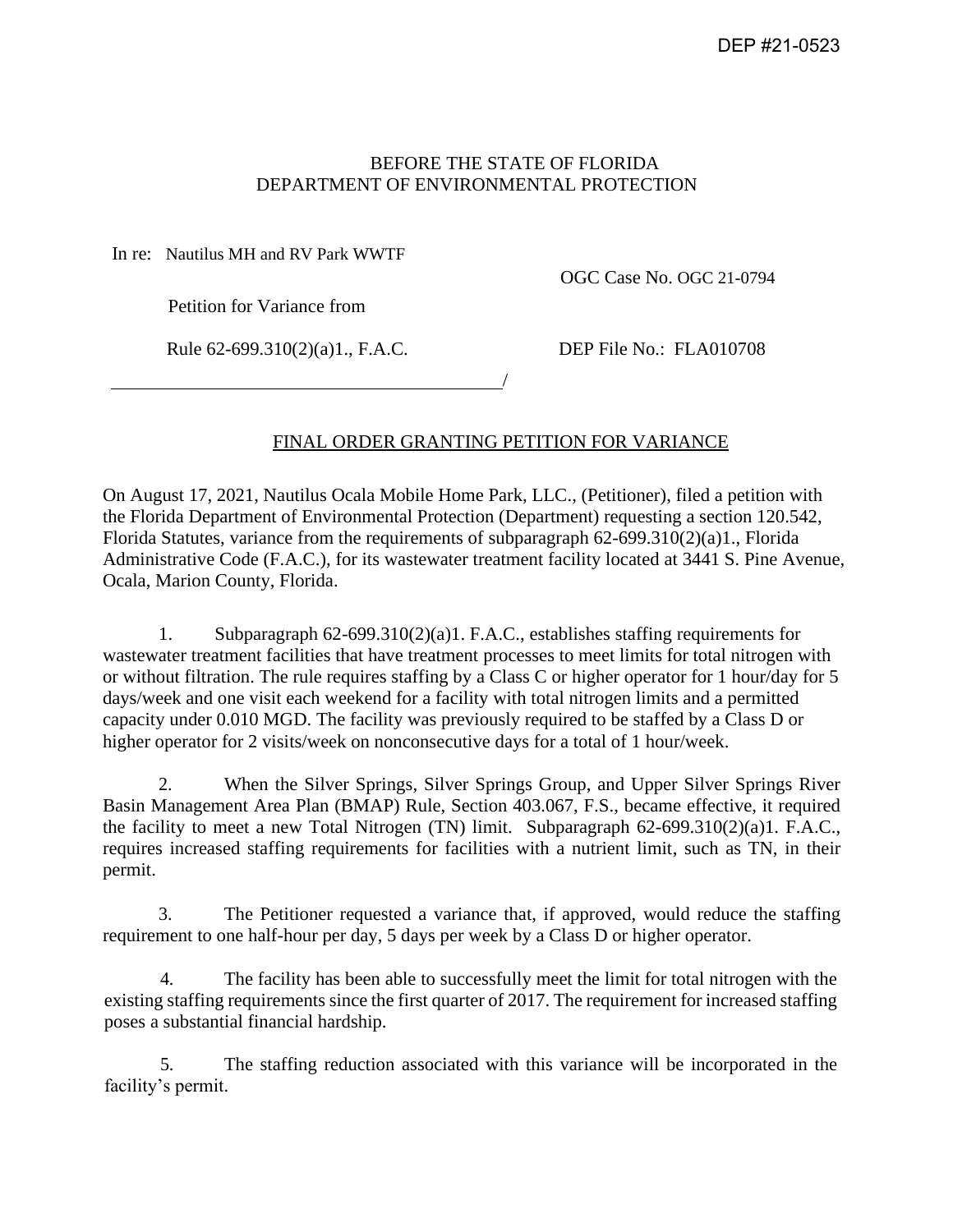6. The purpose of the underlying statutes 403.021, 403.051, 403.061, 403.062, 403.085, 403.086, 403.087, and 403.088, Florida Statutes, is to ensure that treatment at this facility is environmentally acceptable and not a threat to public health and safety. The facility's previous staffing requirements are contained in Rule 62-699.310(2)(a)1, F.A.C., provide reasonable assurance of proper operation and to meet effluent limits, other than the increased limit for total nitrogen. The increased staffing is intended to provide reasonable assurance the facility could meet the reduced limit for total nitrogen. The total nitrogen limit has been successfully met under the current staffing requirements.

7. The Petitioner has demonstrated the purpose of the underlying statutes will be achieved through other means:

(a) Ground water quality standards will be met by the facility being required to meet their reclaimed water effluent limits.

(b) Public health will not be adversely affected because the increased staffing was required to provide reasonable assurance that an environmental limit for total nitrogen could be met. The facility will be required to continue to meet this permit limit.

(c) The facility will be required to meet the annual average effluent limit for total nitrogen as a condition of the continued approval of this variance.

(d) Public welfare will not be adversely affected. The public will benefit from less costly service that meets all underlying water quality regulations.

8. No public comments were received. Notice of Receipt was published in the Florida Administrative Register (FAR) on August 19, 2021.

9. This variance does not relieve the Petitioner from liability for harm or injury to human health or welfare, animal, or plant life, or property, or from penalties therefore; nor does it allow pollution in contravention of Florida Statutes or Department Rules.

10. Based on the foregoing, Petitioner has demonstrated that it meets the requirements for a variance from Florida Administrative Code subparagraph 62-699.310(2)(a)1. The petition for variance is granted subject to the following conditions:

The requested variance shall require 5 visits/week for one half-hour/day by a Class D or higher operator.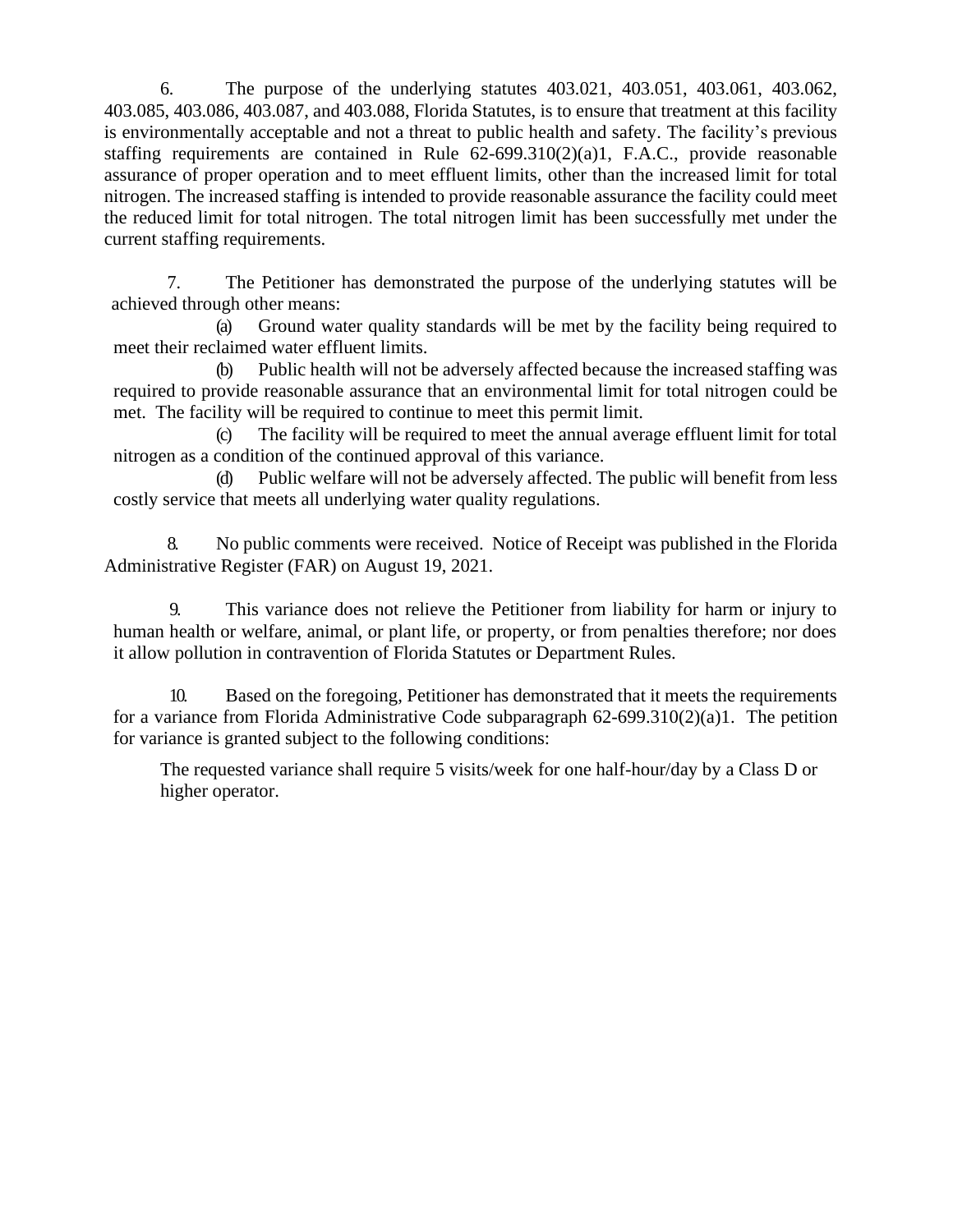# **NOTICE OF RIGHTS**

This action is final and effective on the date filed with the Clerk of the Department unless a petition for an administrative hearing is timely filed under Sections 120.569 and 120.57, F.S., before the deadline for filing a petition. On the filing of a timely and sufficient petition, this action will not be final and effective until further order of the Department. Because the administrative hearing process is designed to formulate final agency action, the subsequent order may modify or take a different position than this action.

#### Petition for Administrative Hearing

A person whose substantial interests are affected by the Department's action may petition for an administrative proceeding (hearing) under Sections 120.569 and 120.57, F.S. Pursuant to Rule 28-106.201, F.A.C., a petition for an administrative hearing must contain the following information:

(a) The name and address of each agency affected and each agency's file or identification number, if known;

The name, address, telephone number, and any e-mail address of the petitioner; the name, address, telephone number, and any e-mail address of the petitioner's representative, if any, which shall be the address for service purposes during the course of the proceeding; and an explanation of how the petitioner's substantial interests are or will be affected by the agency determination;

(c) A statement of when and how the petitioner received notice of the agency decision;

(d) A statement of all disputed issues of material fact. If there are none, the petition must so indicate;

(e) A concise statement of the ultimate facts alleged, including the specific facts that the petitioner contends warrant reversal or modification of the agency's proposed action;

(f) A statement of the specific rules or statutes that the petitioner contends require reversal or modification of the agency's proposed action, including an explanation of how the alleged facts relate to the specific rules or statutes; and

(g) A statement of the relief sought by the petitioner, stating precisely the action that the petitioner wishes the agency to take with respect to the agency's proposed action.

The petition must be filed (received by the Clerk) in the Office of General Counsel ofthe Department at 3900 Commonwealth Boulevard, Mail Station 35, Tallahassee, Florida 32399- 3000. Also, a copy of the petition shall be mailed to the applicant at the address indicated above at the time of filing.

#### Time Period for Filing a Petition

In accordance with Rule 62-110.106(3), F.A.C., petitions for an administrative hearing must be filed within 21 days of receipt of this written notice. The failure to file a petition within the appropriate time period shall constitute a waiver of that person's right to request an administrative determination (hearing) under [Sections 120.569 a](http://web2.westlaw.com/find/default.wl?ordoc=I0C7293C0912311DB8F8F8100D79B57CF&rp=%2ffind%2fdefault.wl&DB=1000006&DocName=FLSTS120%2E569&FindType=L&AP&rs=WLW9.08&ifm=NotSet&fn=_top&sv=Split&mt=Florida&utid=4&vr=2.0&pbc=38B33E51)nd 120.57, F.S., or to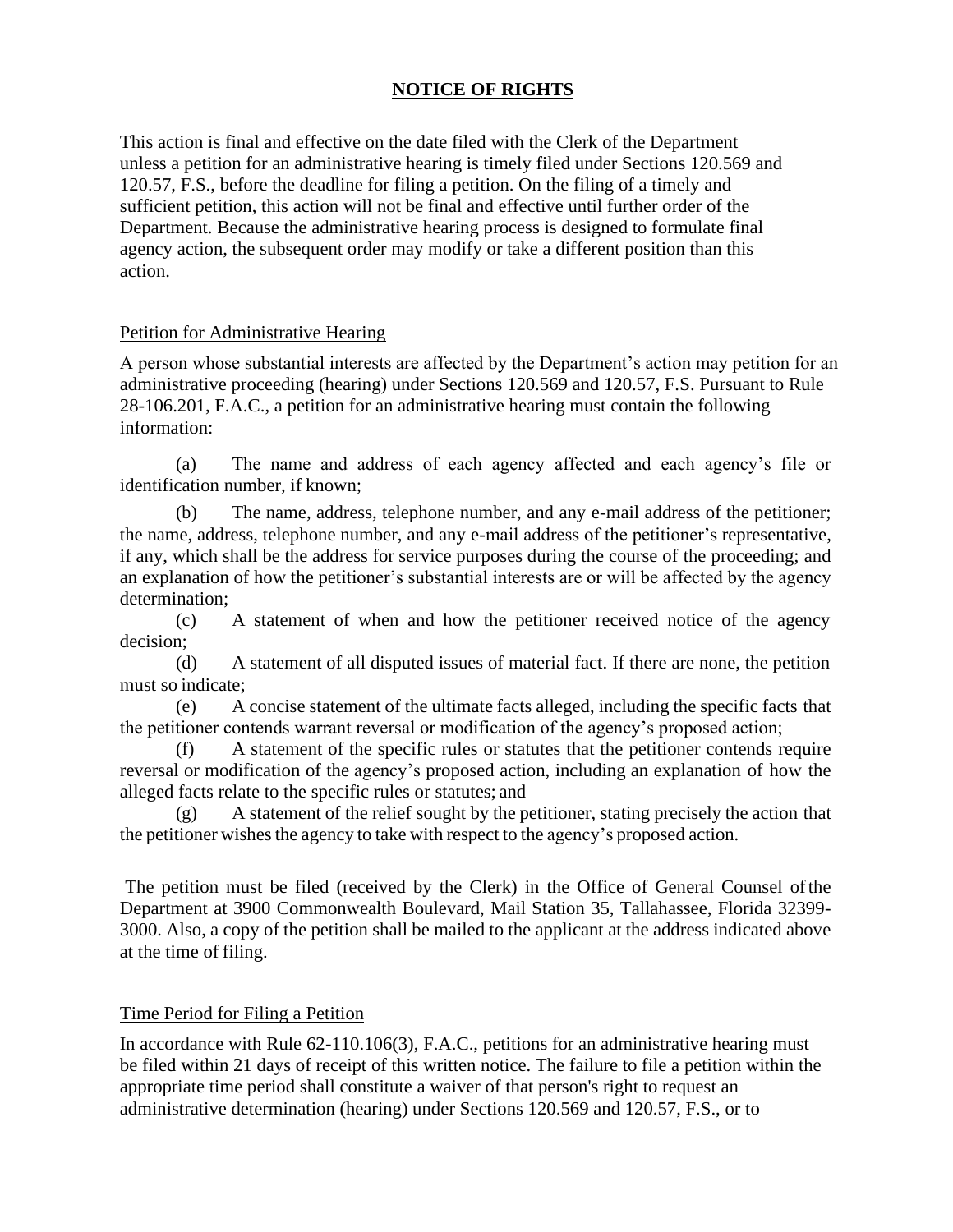intervene in this proceeding and participate as a party to it. Any subsequent intervention (in a proceeding initiated by another party) will be only at the discretion of the presiding officer upon the filing of a motion in compliance with Rule 28-106.205, F.A.C.

# Extension of Time

Under Rule 62-110.106(4), F.A.C., a person whose substantial interests are affected by the Department's action may also request an extension of time to file a petition for an administrative hearing. The Department may, for good cause shown, grant the request for an extension of time. Requests for extension of time must be filed with the Office of General Counsel of the Department at 3900 Commonwealth Boulevard, Mail Station 35, Tallahassee, Florida 32399- 3000, before the applicable deadline for filing a petition for an administrative hearing. A timely request for extension of time shall toll the running ofthe time period for filing a petition until the request is acted upon.

### Mediation

Mediation is not available in this proceeding.

# **Judicial Review**

Once this decision becomes final, any party to this action has the right to seek judicial review pursuant to Section 120.68, F.S., by filing a Notice of Appeal pursuant to Rules

9.110 and 9.190, Florida Rules of Appellate Procedure, with the Clerk of theDepartment in the Office of General Counsel, 3900 Commonwealth Boulevard, M.S. 35, Tallahassee, Florida 32399-3000; and by filing a copy of the Notice of Appeal accompanied by the applicable filing fees with the appropriate District Court of Appeal. The Notice of Appeal must be filed within 30 days from the date this action is filed with the Clerk of the Department.

DONE AND ORDERED this September 9, 2021 in Orange County, Florida.

STATE OF FLORIDA DEPARTMENT OF ENVIRONMENTAL PROTECTION

DavenWatter

 Aaron Watkins, Director Central District

Attachments: Notice of Disposition of Final Order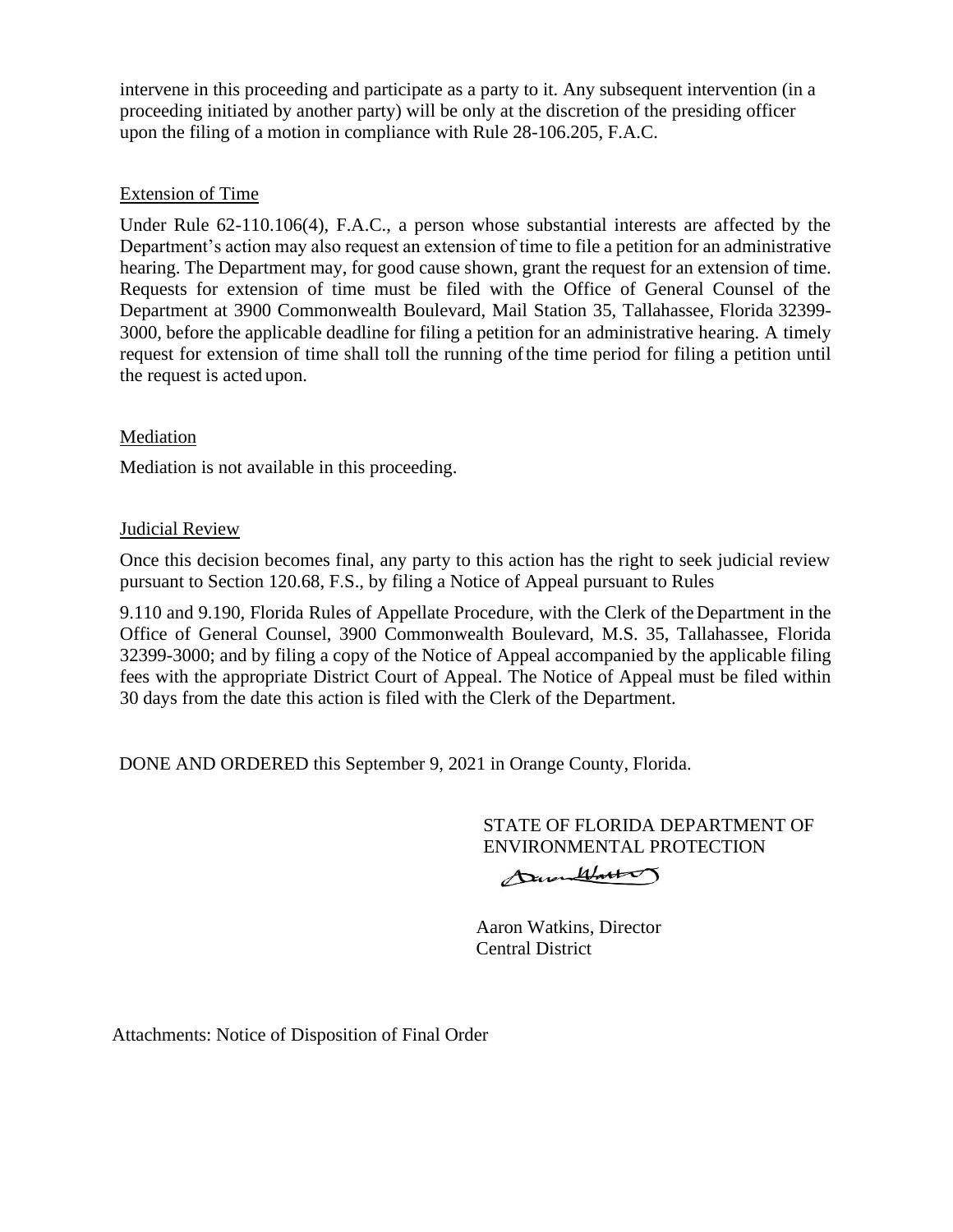# **CERTIFICATE OF SERVICE**

The undersigned duly designated deputy clerk hereby certifies that this Order and all copies were sent on the filing date below to the following listed persons:

FDEP: Allison Chancy, Reggie Phillips, David Smicherko, Dennise Judy, Douglas Beason

# **FILING AND ACKNOWLEDGMENT**

FILED, on this date, pursuant to Section 120.52, F. S., with the designated Department Clerk, receipt of which is hereby acknowledged.

Monathuray Buie

 September 15, 2021 Clerk Date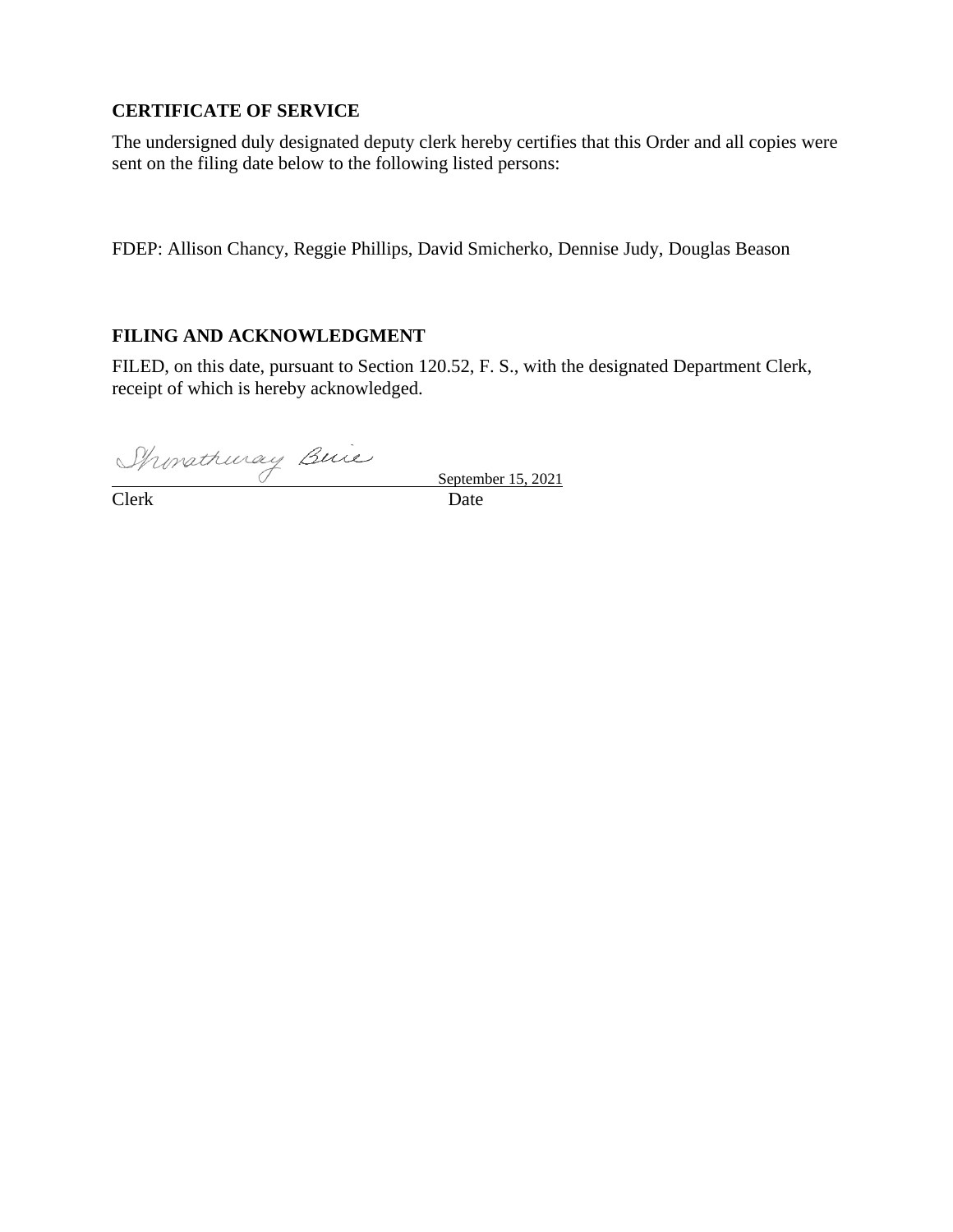#### STATE OF FLORIDA DEPARTMENT OF ENVIRONMENTAL PROTECTION NOTICE OF ORDER GRANTING VARIANCE

The Department of Environmental Protection gives notice of its determination pursuant to section 120.542, Florida Statutes, in File No. FLA010708 to grant a variance to Nautilus Ocala Mobile Home Park, LLC from Rule 62-699.310(2)(a)1, Florida Administrative Code (F.A.C.), in order to reduce the staffing requirements to 5 days per week for a total of one half-hour per day by a Class D operator rather than the required 1 hour per day, 5 days per week and one visit each weekend at the Nautilus Mobile Home & RV Park WWTF (3441 S Pine Ave, Ocala, Marion County, Florida).

A person whose substantial interests are affected by the Department's action may petition for an administrative proceeding (hearing) under Sections 120.569 and 120.57,

F.S. Pursuant to Rule 28-106.201, F.A.C., a petition for an administrative hearing must contain the following information:

(a) The name and address of each agency affected and each agency's file or identification number, if known;

(b) The name, address, and telephone number of the petitioner; the name, address, and telephone number of the petitioner's representative, if any, which shall be the address for service purposes during the course of the proceeding; and an explanation of how the petitioner's substantial interests are or will be affected by the agency determination;

(c) A statement of when and how the petitioner received notice of the agency decision;

(d) A statement of all disputed issues of material fact. If there are none, the petition must so indicate;

(e) A concise statement ofthe ultimate facts alleged, including the specific facts that the petitioner contends warrant reversal or modification of the agency's proposed action;

(f) A statement of the specific rules or statutes that the petitioner contends require reversal or modification of the agency's proposed action, including an explanation of how the alleged facts relate to the specific rules or statutes; and

 $(g)$  A statement of the relief sought by the petitioner, stating precisely the action that the petitioner wishes the agency to take with respect to the agency's proposed action.

The petition must be filed (received by the Clerk) in the Office of General Counsel of the Department at 3900 Commonwealth Boulevard, Mail Station 35, Tallahassee, Florida 32399-3000. Also, a copy of the petition shall be mailed to the applicant at the address indicated above at the time of filing.

In accordance with rule 62-110.106(3) of the Florida Administrative Code, petitions for an administrative hearing must be filed within 21 days of publication of this notice or receipt of written notice, whichever occurs first. However, any person who has previously asked the Department for notice of this agency action may file a petition within 21 days of receipt of such notice, regardless of the date of publication. The failure to file a petition within28

the appropriate time period shall constitute a waiver of that person's right to request an administrative determination (hearing) under [Sections](http://web2.westlaw.com/find/default.wl?ordoc=I0C7293C0912311DB8F8F8100D79B57CF&rp=%2ffind%2fdefault.wl&DB=1000006&DocName=FLSTS120%2E569&FindType=L&AP&rs=WLW9.08&ifm=NotSet&fn=_top&sv=Split&mt=Florida&utid=4&vr=2.0&pbc=38B33E51) 120.569 and 120.57, F.S., or to intervene in this proceeding and participate as a party to it.

A person whose substantial interests are affected by the Department's action may also request an extension of time to file a petition for an administrative hearing. The Department may, for good cause shown, grant the request for an extension of time. Requests for extension of time must be filed with the Office of General Counsel of the Department at 3900 Commonwealth Boulevard, Mail Station 35, Tallahassee, Florida 32399- 3000, before the applicable deadline for filing a petition for an administrative hearing. A timely request for extension of time shall toll the running of the time period for filing a petition until the request is acted upon.

Mediation is not available in this proceeding.